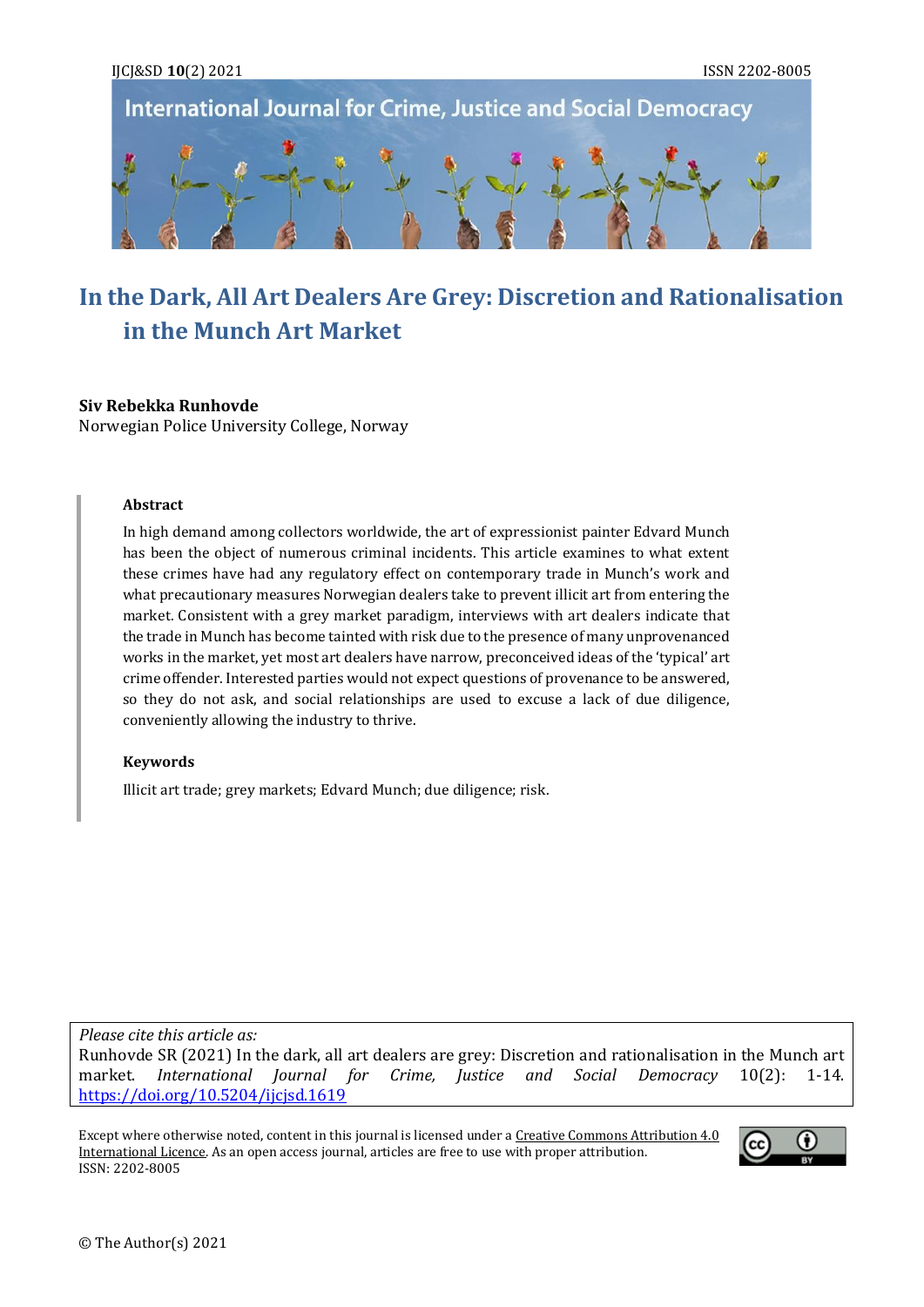## **Introduction**

In 2012, when Edvard Munch's pastel on cardboard version of *Scream* (1895) was sold by the New Yorkbased auction house Sotheby's (2012) for USD\$119.5 million, it became the most expensive painting ever sold at auction at the time. The seller was a named Norwegian businessman yet, as is customary, the identities of the eight bidders and the final buyer were not disclosed. In 2016, the same auction house sold Munch's *Girls on the Bridge* (1902) for USD\$54.5 million (Sotheby's 2016). On this occasion, no information was revealed about the seller, but that the painting was 'property from a distinguished collection'. The clandestine nature of the fine arts market distinguishes it from other marketplaces since much of the art trade remains confidential, allowing buyers and sellers to transact both indirectly and anonymously (Brodie 2014a; Coslor 2016). Illicit markets are known to capitalise on the vulnerabilities of trade systems (Bichler, Bush and Malm 2015) and there is wide concern that the level of discretion and lack of transparency within the art market makes it susceptible to criminal exploitation (Brodie 2014a, 2014b; Flynn 2016; Mackenzie 2005, 2009, 2011). In essence, crimes involving art (or *art crimes*) are 'criminally punishable acts that involve works of art' and include damage, theft, deception or a combination of such activities (Conklin 1994, 3). Associated types of crime are extortion and the use of art in money laundering<sup>1</sup> (Purkey 2010). The primary driver for art theft and forgery is the commercialisation of cultural objects as economic commodities (Burnham 1975; Durney and Proulx 2011; Kerr 2016).

Annually, a substantial number of artworks disappear in Norway, often from private residences (Didriksen 2014). One way for stolen (or otherwise illicit) art to (re)gain its financial value is to enter the art market (McLeave 2003). While art thieves typically target pieces that are difficult to identify and that can easily be sold (Bailey 2004), the extent of crime involving Edvard Munch's art in Norway is noteworthy, given the art's financial value, recognisable motifs and the publicity commonly resulting from such crimes. An analysis of what steps Norwegian dealers take to prevent illicit art from being traded (i.e., factors that influence the feasibility of disposing illicit art by Munch and other artists on the open market) could help to explain the level of criminal targeting and provide strategies for prevention. First comes an introduction to the mechanisms of the art market, followed by an account of criminality related to Munch's art. Next is a description of the data collection, before presenting the findings, detailing factors such as provenance, discretion and trust. The discussion centres on dealers' notions of risk, criminal stereotypes and accountability, before the conclusion.

# **Literature Review**

#### *Framing the Secondary Art Market*

The first or primary art market is the initial point of sale after the creation of a work of art, directly from the artist to the customer or through a dealer. The secondary art market is where art re-enters the market after an initial sale, perhaps through an auction house (Chappell and Polk 2014). The international literature reveals that in the late twentieth century, there were several high-profile cases involving auction houses that brought the illicit trade in cultural property to the forefront of news and academic discussion (Alderman 2007)—thus, shattering the glittering myth of arts dealer propriety around the world (Brodie 2014a; Gruber 2013; Watson 1997). Reputable auction houses were found to have cooperated with smugglers to obtain and auction off antiquities (Rostomian 2002). In 2000, a scandal about price-fixing in the auction industry shifted public scrutiny from several houses' involvement in the illicit antiquities trade to potential violations of antitrust laws (Mason 2005). Regularly, dealers, collectors, auction houses and museums are the subject of complaints about their involvement in trading illicit cultural and archaeological goods (Mackenzie and Yates 2017). On this basis, scholars studying the illicit trade in antiquities reject the common assumption that the market is composed of 'legitimate' and 'illegitimate' dealers, and instead see the trade as one 'grey market' where flows of licit and illicit objects are intermixed. The supposedly clean public trade is thus tainted 'grey' by the flow therein of illicit objects (Bowman 2008; Brodie 2011; Mackenzie 2011; Mackenzie and Davis 2014). Market actors tend to refer to 'the legitimate market' (the 'white' market) as being separate from the market in illegitimate objects (the 'black' market), and present a picture of an honest trade whose reputation is damaged by criminals engaged in a parallel but separate enterprise. In the black-market paradigm, illicit trade is the domain of underground private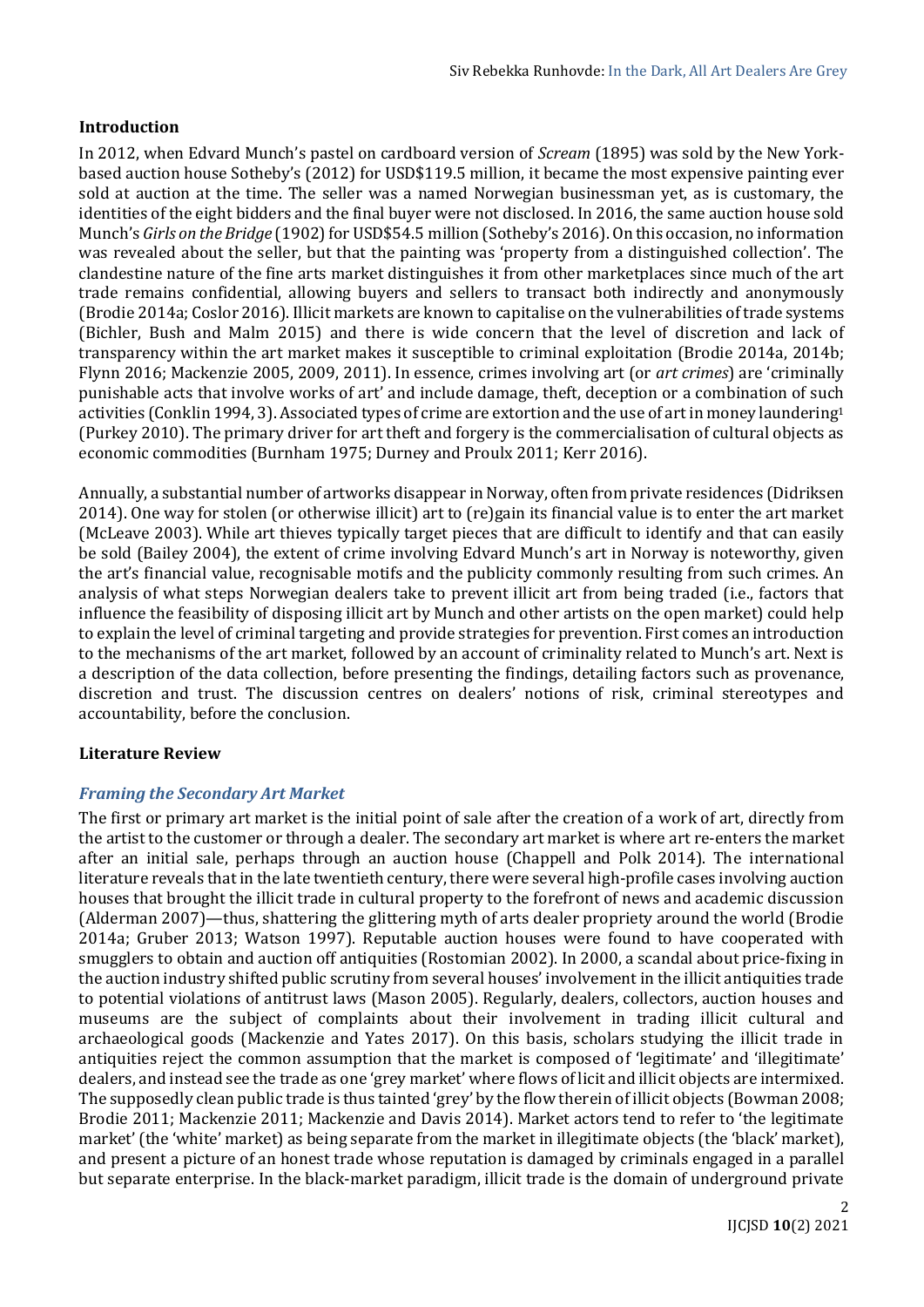sales: if the so-called legitimate trade is found to be involved it is either because the dealer was a 'bad apple' or because he was deceived (Mackenzie and Yates 2017, 73). Also, the origin of stolen goods can be concealed by creating a new origin or by claiming that an object comes from an established collection (Brodie 1999; Elia 1995). This transformation from illicit to licit status of objects is another reason why the antiquities market is considered an ambiguous grey market (Bowman 2008). The following discussion will help to determine the extent to which the Norwegian art market deserves the 'grey' label.

Preventing the onward sale of stolen or forged art partly depends on having knowledge of the origin of an object and how it has passed between previous owners (Korsell et al. 2006). In its simplest terms, 'provenance' is the historical record of the ownership of a work of art (Amore 2015, 6). Establishing provenance involves determining the legal title of an object and verifying ownership. Fontanella (2014) writes that, ideally, one seeks to secure documentary evidence such as receipts for every occasion that an object changed hands, whether it was by gift, sale, inheritance, exchange or another form of transaction. Regrettably, there has been no consistent and regulated method for keeping such records and criminals take advantage of the difficulty in establishing solid provenance free of gaps (Amore 2015). When information *is* available, it is usually limited to one or two public events in the otherwise private life of an item, such as the date and place of a previous sale or its mention in a scholarly publication (Brodie 2014a). The process undertaken by buyers and sellers to ensure themselves of an object's legitimate provenance is referred to as 'due diligence' (Flynn 2016). Since most dealers do not perform adequate due diligence to determine if an object has a clean provenance (Durney and Proulx 2011, 126), knowledge of any illicit history can be avoided. Consequently, there is a risk that illicit art enters the market. The fact that many buyers are willing to accept undocumented objects further propagates corruption of the historical record (Gerstenblith 2007).

The secondary, high-end art market in Norway is relatively small. Reputable dealers are unlikely to encourage the circulation of stolen or forged objects in the market. Korsell et al. (2006) found that dealers in the Nordic countries are usually discrete for legitimate reasons (e.g., to protect their customers' financial situation). However, international research suggests that sellers may not be forthcoming with information that might prevent dealers from listing their item (Alderman 2007), and social relationships and a history of trading between dealers and collectors are used to excuse a lack of due diligence in investigating provenance when acquiring a new piece of art (Mackenzie 2011, 72). In a grey market, illegitimate objects converge with legitimate ones. Without up-to-date information about stolen and fraudulent art in circulation, it is difficult to distinguish between illicit objects and objects that have entered the market through legal means.

# *Munch: Intrinsic and Circumstantial Risk Factors*

Several sales records have been set for art by Munch in the last 20 years (Ekeseth 2016), firmly establishing his position in the international art market. In Norway, Munch dominates the list of most expensive art sold at auction. The market value of a Munch can be a powerful incentive for theft or for creating a fake provenance that presents a piece as an original. Restricting opportunities for fake art to enter the market can be even more complicated than for stolen items (Polk 1999), and it is common for fraudulent art to be wrongly considered as genuine (Amore 2015; Massy 2009). The story of Munch's art includes several instances of forgery, which started to flourish soon after his death. While most attempts are easy to expose, some are made using composition techniques associated with Munch and come with false provenance created through false sales between fictional or real persons or galleries (Pettersen 2019). In 1989, Norwegian police arrested an art dealer attempting to sell a copy of Munch's motif *Starry Night* with a fake certificate of authenticity created on the official papers of the Munch Museum in Oslo, Norway. The fraud was detected when the buyer contacted the museum for an export licence. The investigation revealed that the dealer had sold fake paintings through galleries and private auctions over the course of several years using various techniques of forgery (Brøyn 1993).

The difficulties in establishing the provenance of Munch's work in today's market arise in part from Germany once being his main market. In particular, there are significant gaps in the provenance of many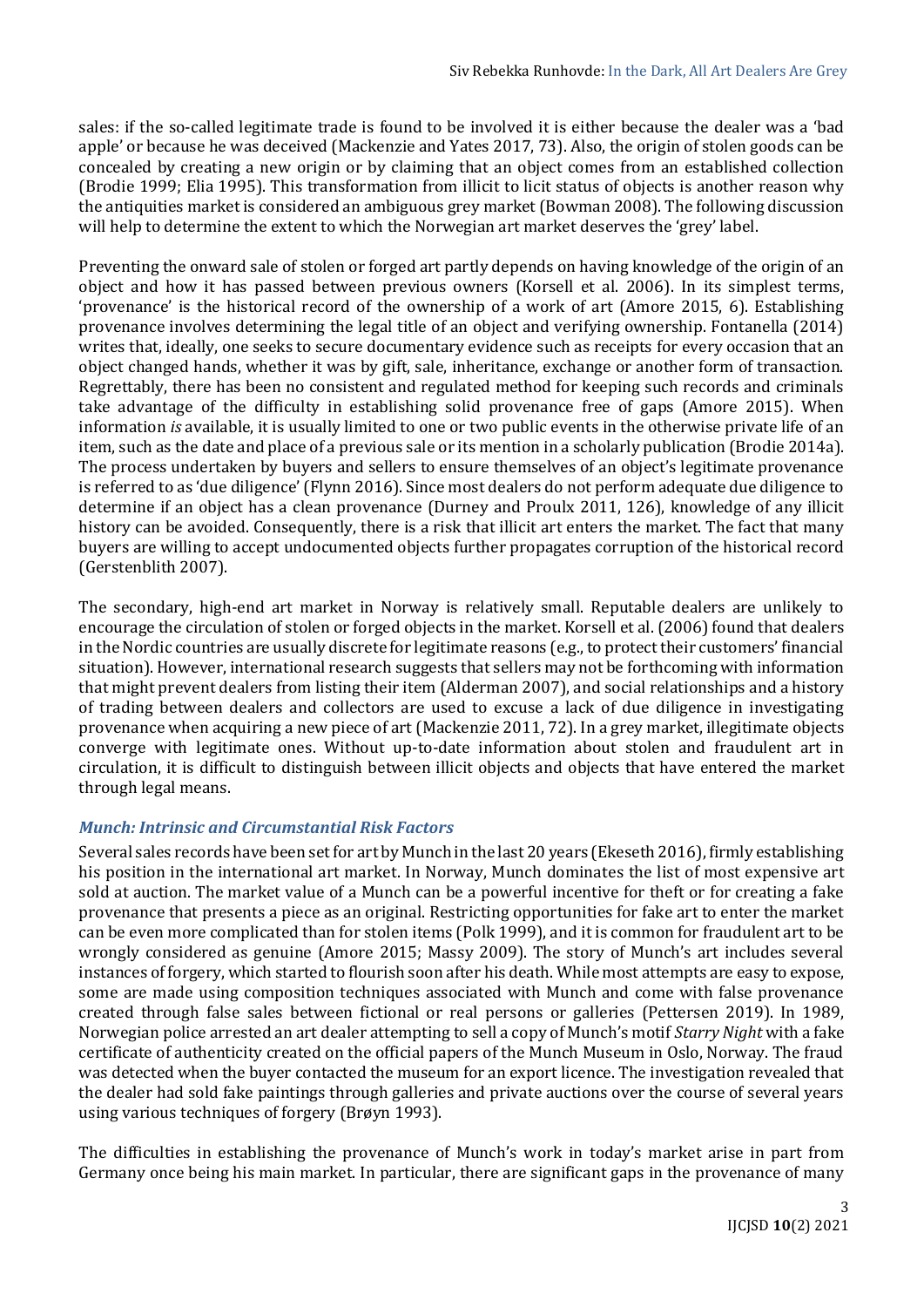artworks between 1914 and 1945. In the 1930s the Nazis labelled Munch's work as 'degenerate art'. According to art historians, some 82 pieces were confiscated from public German collections and sold to foreign dealers, with many ending up in Norwegian collections (Amundsen 2013).

The Munch Museum currently houses more than half of Munch's total production. Munch's works are also displayed across Oslo and beyond in museums, galleries, hotels, restaurants, public buildings and private residences. Critics point to a history of neglect in the safeguarding of his work, as a notable number have been lost since Munch's death in 1944. In the 1950s to 1970s, original works by Munch and other prominent artists were hanging unsecured in many public buildings around Oslo and several artworks disappeared during this period. In the museums, poor risk management combined with a lack of funding have compromised security and inadvertently facilitated several thefts (Runhovde 2020). Further, many Norwegian criminal court verdicts mention Munch artworks. In these cases, the art has been part of a criminal debt settlement, held as security for a loan or used to launder the proceeds of crime. Often, the persons convicted have attested to their involvement in the grey art market. Besides the art-related offence, these cases concern a range of additional transgressions,<sup>2</sup> indicating that art crimes should not be seen in isolation and may be an indication of wider criminality.

The nature of the fine arts market is opaque—an insiders' world characterised by discretion and exclusivity and where the role of art dealers and auction houses sometimes extend beyond minor facilitation to active criminal support (Brodie 2014a). However, even legitimate and legal corporate practices can have harmful consequences and, thus, deserve the attention of criminologists (Passas 2005). The objective here is not to determine the guilt or criminal intent of Norwegian art dealers. Instead, drawing on interviews with dealers, museum representatives and police investigators, this article seeks to first consider what precautions dealers take to prevent illicit art from entering the market, and second to what extent circumstantial and/or intrinsic factors related to Munch's art have any regulatory effect on the trade. Findings will help to determine the ease with which illicit art can be disposed in the market and reveal the level of conscientiousness among dealers and collectors in their duty to establish sound provenance. Results will also shed light on the interface between the so-called legitimate and illegitimate art markets and indicate strategies for effective regulation.

# **Methodology**

This article draws on qualitative research conducted in Norway between October 2018 and June 2020. Individual interviews were conducted with nine museum professionals, six high-end art dealers and auctioneers, and six police investigators, totalling 21 respondents. The museum professionals represent the Munch Museum and the National Museum in Oslo. Respondents from the art market represent major galleries and/or auction houses dealing in the secondary art market. To protect the anonymity of interviewees, all art market representatives are quoted as 'art dealer'. Recruitment of respondents took place through managers, directly through email or by snowball sampling (i.e., identifying additional respondents through existing ones) (Yin 2011, 89). Written consent was obtained in advance from all respondents by providing information about the purpose of the interview, guaranteeing anonymity and freedom to withdraw. The interviews were semi-structured in the sense that questions revolved around certain key issues including risks, provenance and discretion, in general and related to Munch specifically. A challenge in most research is to ask relevant questions and successfully identify and follow-up on key issues that arise throughout the data collection. By continually revising the interview guide, the data collection and analysis were partly concurrent. As proposed by Miles, Huberman and Saldaña (2014), this helps researchers generate strategies for collecting new and better data.

To complement the interviews, the analysis draws on international and thematically wide-ranging secondary data in the form of scientific literature, court verdicts, biographical books, one film documentary, three art exhibitions, and both newspaper articles and journalistic inquiries. The archive at the Munch Museum contains documents accumulated over the years with information about many of the crimes involving Munch's works, including correspondence from law firms and insurance companies,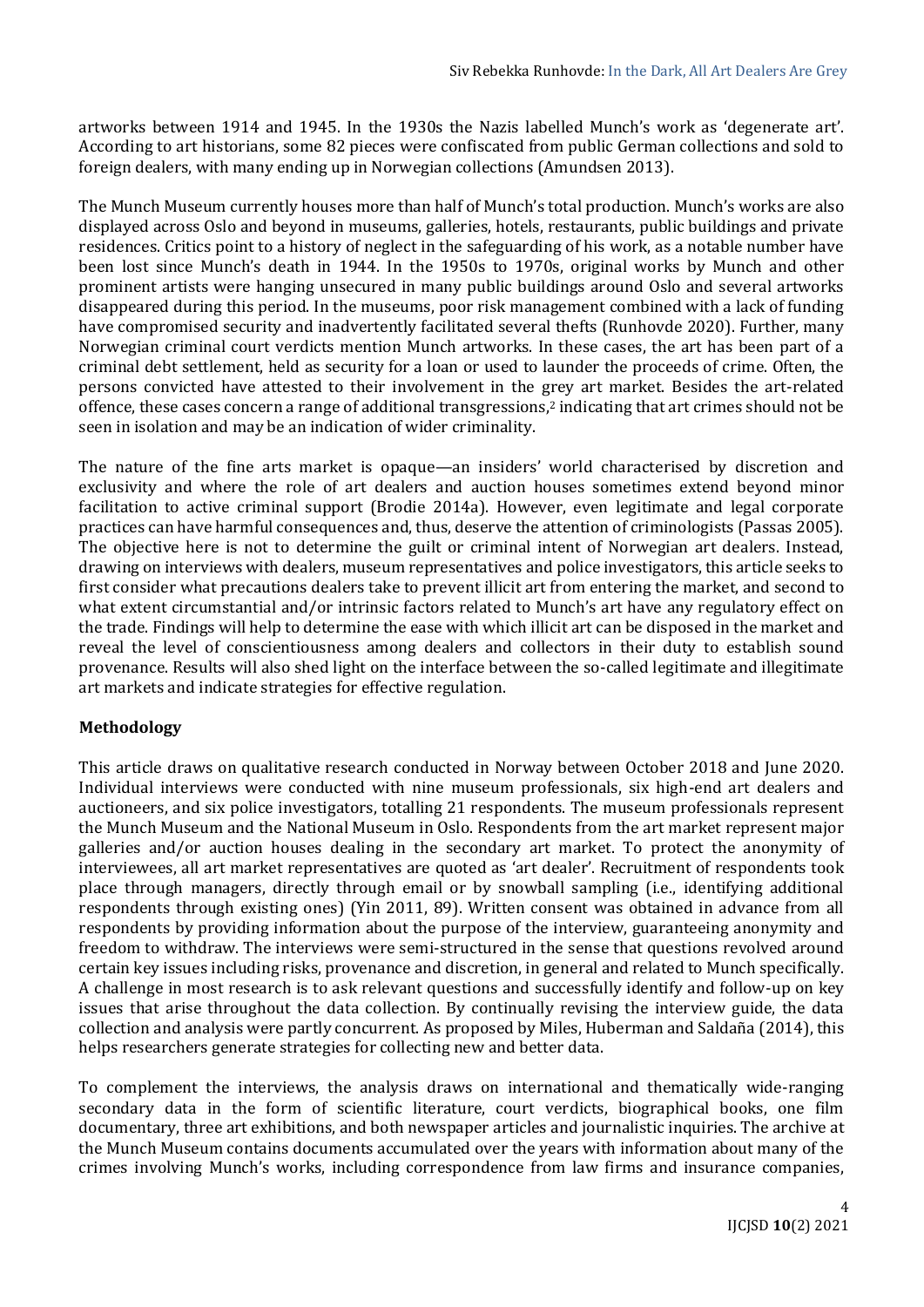police reports, internal letters, and memos and newspaper clippings. Being granted admission, one day was spent in the archive searching for relevant information. All collected data were anonymised per agreement with the respondents, who were also given the opportunity to review quotations before the article was submitted for publication. For transparency, quotations from individual respondents are numbered to display the frequency of excerpts taken from each respondent's interview.

In terms of the literature, most publications related to thefts of Munch's art and the domestic art market are published in Norwegian. This work makes the information available to an international audience. While the researcher has tried to the best of her ability to stay true to the original meaning of interview respondents and written sources, as with all translation, there may be some unintentional loss of meaning and nuance.

Art crime is an under-researched aspect of white-collar crime (Alder and Polk 2007), partly due to difficulties in recruiting research participants (e.g., see Coslor 2010; Yates 2014). While my 'inside outsider' role (Brown 1996) as an academic civilian working in the research department of the Norwegian Police University College may have facilitated recruitment of police participants, my police affiliation could have made art dealers reluctant to participate in this study. Apart from one dealer who chose to withdraw shortly after the interview, access to dealers was straightforward and I experienced them as being genuinely interested and honest about the challenges related to their business. That said, I cannot rule out that dealers gave answers they considered were socially acceptable while omitting their own transgressions, which would threaten the validity of the data. Moreover, a qualitative study limited in time and sample size prevents generalisation of the findings in any strict sense. Instead, the goal is to consider how this research resonates with other works to suggest likelihood and probability and contribute to the growing criminological scholarship on art and antiquities crimes.

# **Findings**

# *Munch is a Challenging Market*

All interviewed art dealers conduct trade in art by Munch and some have specialised in this market. Asked what makes Munch attractive to dealers and collectors beyond aesthetic reasons, Art Dealer 1 explained that 'the artworks are expensive objects. Works by Munch have had a steady increase, [and] the prices do not fluctuate.' Art Dealer 2 further explained that 'Munch has an aura around him. The tragic history, it is something to talk about.' While there are major Munch collectors in Norway, Art Dealer 2 specifically highlighted the international demand for his work, resulting in a greater number of wealthy buyers. However, the dealer continued that:

Munch is a challenging market because he made so many versions of the graphic plates that interested him. So, they vary in colour, shape and depth. He made them better and better, for the most part. Therefore, you get excited when you see a new Munch.

Due to variety, making a good investment depends on knowing what you are doing. Referring to the market for Munch as 'special', Art Dealer 1 explained that while the stable value makes the art a popular investment object, the fact that prints that look identical to the untrained eye may vary considerably in worth makes it challenging for laypeople to judge the right price. Risks are especially high in the flourishing online market, where, according to Conservator 1, forgeries thrive. The archive at the Munch Museum currently lists hundreds of cases of forgery. Until 2002, the museum issued certificates of authenticity on request. People all over the world who think they are in possession of a genuine Munch still contact the museum asking for confirmation that their painting is real. 'Disappointment is virtually guaranteed', Conservator 1 commented.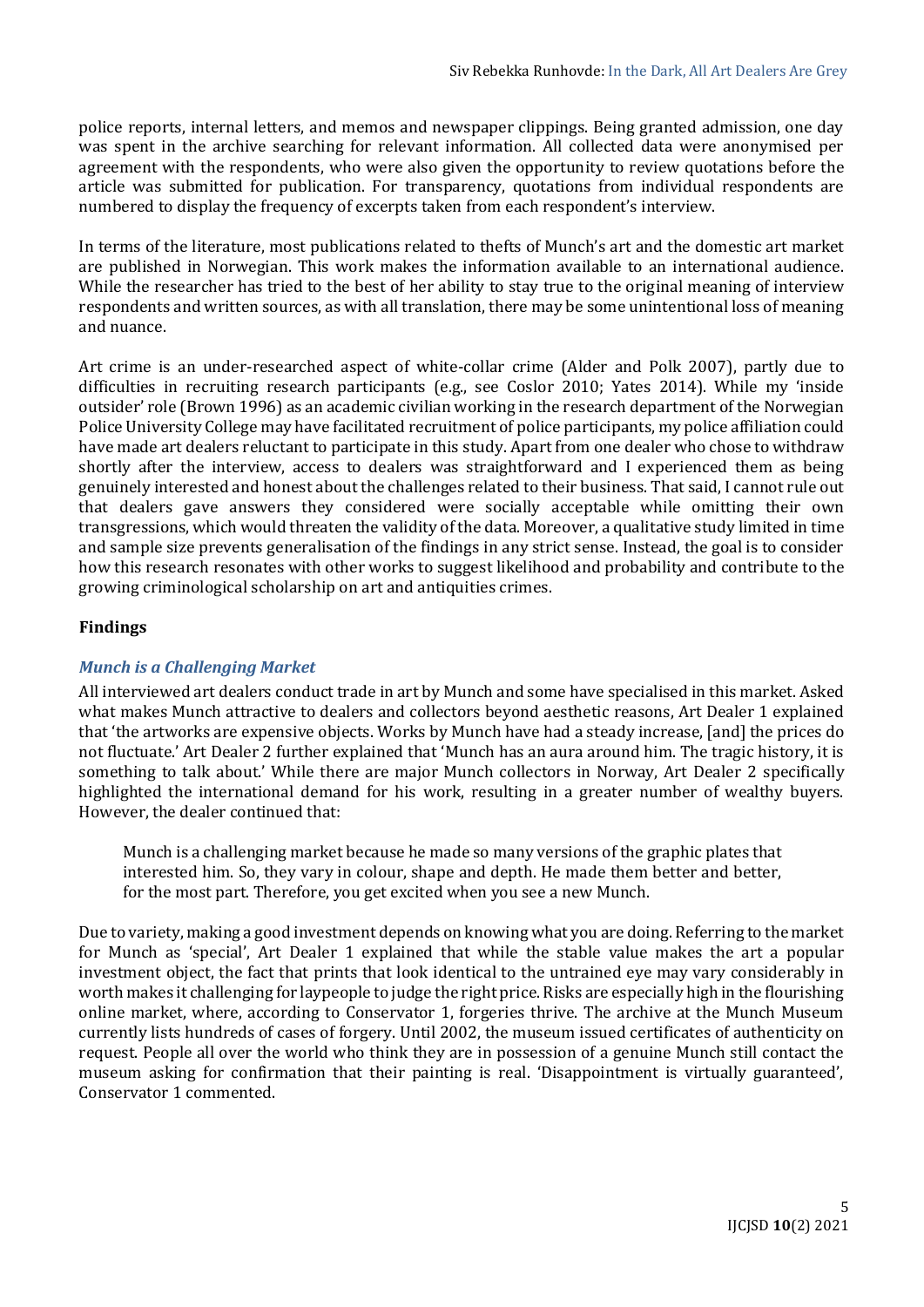Art Dealer 3 further implied that the recorded number of criminal cases involving Munch's art have led to a tainted market:

The market for Munch is a market where various things have been going on. … It has attracted the wrong kind of people. … It is a market where it is easy to go wrong. The turnover has been very high. Many pieces have been on the grey market. Many pieces might lack years of documented provenance.

Establishing provenance for graphic works may be particularly challenging because Munch rarely numbered his prints. Conservator 2 explained that graphics can be printed in many impressions. Numbering each print is a way to control the amount of impressions made and serves as a contract between the artist and the buyer to indicate that the work is part of a limited edition. Indeed, it also enables monitoring of individual pieces in the market. Art Dealer 1 highlighted this risk factor when asked what might make Munch vulnerable to criminal exploitation. They explained that 'it is the lack of numbering. … It is very difficult to build a provenance on the graphics. With the paintings there is only one, and they come in different sizes.'

Although 'writing 3/20 isn't so difficult either', according to Art Dealer 2, diminishing the significance somewhat, the lack of numbering likely forms part of what puts Munch's graphic works at risk because they can have high financial value, are difficult to trace and are, thus, easy to trade. The lack of numbering also means that no-one knows exactly how many impressions exist. A recent case illustrates how discretion in combination with lack of numbering can facilitate art crime. The case began in 2017 when the inventory of a DHL storage facility in Oslo revealed that three Munch lithographs were missing from separate storage units. In 2019, one of the missing lithographs, a *Madonna*, turned up in another client's unit inside the same warehouse. The first owner placed the lithograph in storage after acquiring it at auction in 2013. In 2015, the second owner bought the same lithograph from an art dealer. According to the first owner, the *Madonna* must have been stolen sometime prior to the second sale. A legal dispute followed between the two men, both billionaires and Munch collectors, who each claimed rightful ownership of the lithograph. A Munch expert who was present at both sales testified to having had no suspicion that the second deal concerned the same *Madonna*. The dealer who brokered the second sale in 2015 gained it from a contact who had acquired it from an anonymous third individual, implying the presence of what Mackenzie and Davis (2014) term a 'Janus Figure', an intermediary able to transition stolen objects from their dubious origins into the fine arts market through their connections on both sides. When asked in court why they had not questioned the provenance of the lithograph, the dealer and the second owner both stated that questions would be futile due to the customary level of discretion exercised in the market (Sæter, Gjernes and Johannessen 2020). However, the court ruled against the second owner on the grounds that he had not been diligent enough in examining the *Madonna*'s provenance.

# *A Relationship of Mutual Trust*

While scholars denote that protection of cultural property depends on adding the identity of buyers and sellers to public auction records to enable external supervision (Bichler, Bush and Malm 2015; Hardy 2016), interviewed dealers were adamant that privacy and confidentiality are a prerequisite for their business. Discretion is exercised to protect sellers, buyers *and* dealers and does not pose a problem. The dealers in this study mainly referred to their own trustworthiness as guarantee and justification for why disclosure of trade details was unnecessary. According to Art Dealer 3, 'when the trade is made through us people feel safe that everything is in order. We have a good reputation. … It is a business that in general is very dependent on trust.' Art Dealer 4 further explained that 'the thing is people trust that what we sell is authentic and legitimate and that it can be sold legally. … The buyer has to trust that we have done our homework.'

Interviewees described the art trade as a business greatly reliant on trust. Any critical questions prior to an acquisition is related to marketability, not mistrust or the prevention of illicit trade. While potential buyers may ask about the provenance of a painting, this is as much about wanting to know the history as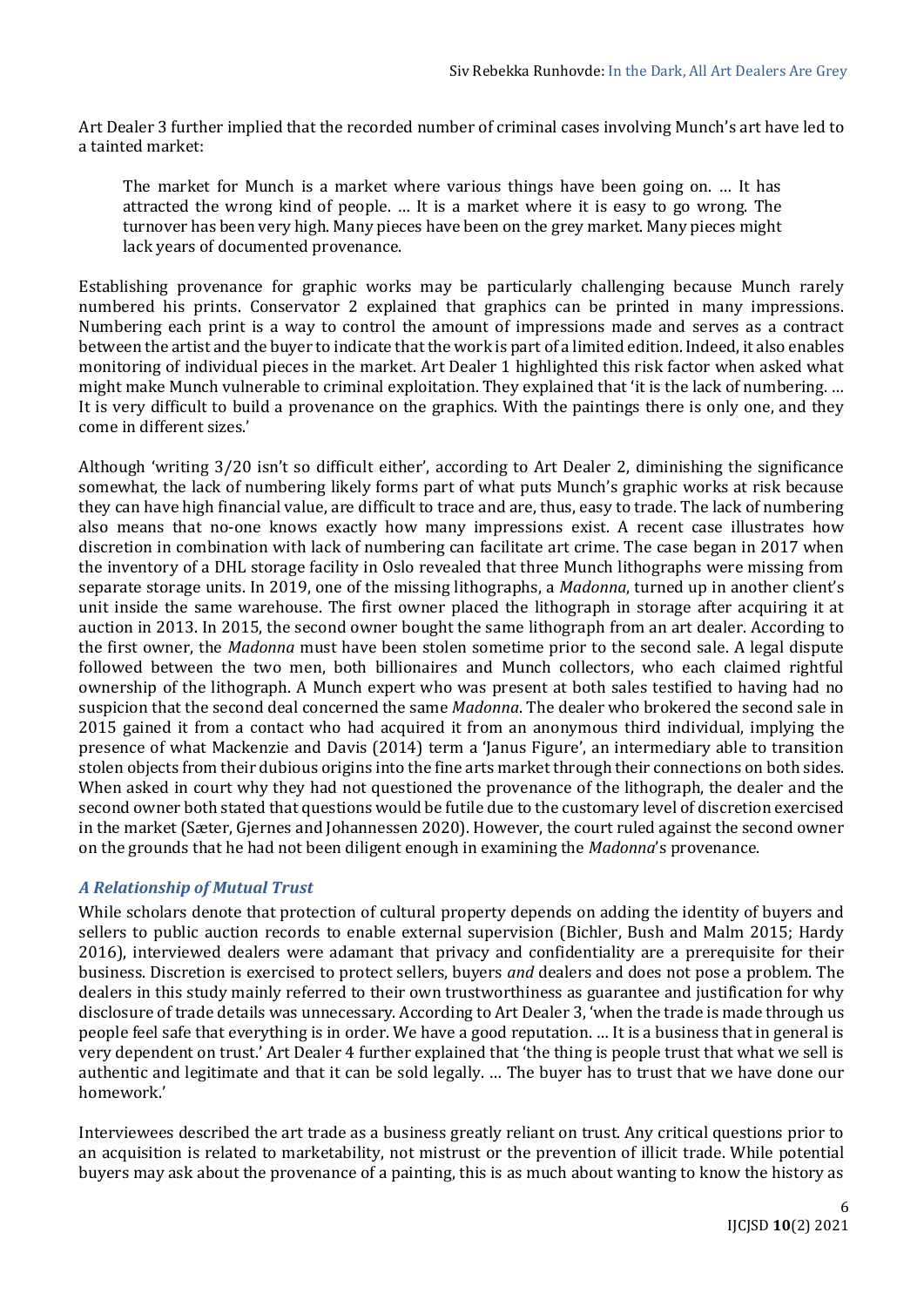it is authenticity, because if it comes from a renowned collection this may increase the value of the painting. Therefore, before accepting a sale, Art Dealer 4 might ask for receipts, 'because it promotes the sale'. In line with Brodie (2014b), these examples of 'autoregulation' do not imply moral agency on the part of collectors, as the intention is not to actively select well-provenanced objects with a view to minimise the harm caused by illicit trade. Instead, it is prompted by a self-interested belief that a good provenance increases the value and ensures a high resale price. Nevertheless, Art Dealer 3 conceded that 'we see that provenance matters more and more—that you can follow the history. Quality is always the most interesting, but it is a plus factor if the provenance is good.'

One example that also illustrates the connection between Munch and wartime Germany is the recent sale of Munch's *Bathing Boys* (1904-1905) from a Norwegian collector. In 1914, the painting was displayed in the Gurlitt Gallery<sup>3</sup> in Berlin. From then there is a gap in the provenance until 1953 when it was bought by a Norwegian company. Since then, it has changed owner many times and been featured in major Munch exhibitions. While the painting has never been reported lost or stolen, no-one has been able to document full provenance. As Art Dealer 1 explained, several dealers have tried to build provenance but there is a gap for the war period. An attempted sale to an American museum was hindered when the museum insisted on complete provenance. Nevertheless, in July 2020, the painting was sold by Christie's in London for £1.8 million as 'property from a distinguished private Scandinavian collection', and with an historical record only going back to 1953 (Christie's 2020).

Many collectors are willing to tolerate a certain amount of illegality in the process of acquiring objects for their collections (Thompson 2015). In regard to the collectors' conscientiousness, Art Dealer 2 emphasised that:

Future financial gain comes before the law. Many think that way in Norway. … One might say one collects art for the sake of the art, but it is financial profit that matters. Some collectors are not as inquisitive as they should be.

Whether or not driven by profit, it has been suggested that the psychology of collecting is criminogenic, in that some collectors experience a 'compulsion' to collect, often to a point that it is damaging personally and socially (Belk 1995, cited in Brodie and Proulx 2014). This would predispose them to risk-taking and render them susceptible rather than resistant to the inducement of already institutionalised malpractice (Brodie and Proulx 2014). The dealers' trust in their clients rests on them mainly acquiring objects from persons with whom they are familiar. Receipts or documentation establishing previous ownership rarely exists. Often, clients assert that the art is part of an inheritance and/or that paintings have been in their family for many years. Art Dealer 1 explained that:

Norway is a transparent country. When someone presents a painting [to us], I mostly know who they are. It is rare that someone just drops by with a painting. They might call and say that [they] own a painting by Munch, and then I go to [view it in] their home.

Art Dealers 1 and 3 both referred to Norway's status as a small and transparent country as a definitive advantage, with few people owning large collections of fine art. Operating a long-running family business, Art Dealer 3 said that '[clients] might come with a quote set by my grandfather 30 years ago. Those we sell for we have a relationship with, directly or indirectly.'

Nevertheless, Art Dealer 2 acknowledged that due diligence should be exercised regardless of familiarity with a client. Even in renowned collections acquired under expert guidance, it is possible to find one or two illegitimate works. Unknown to the collector, the copies are discovered if and when they come to sell the works.

All interviewed dealers were aware that databases citing stolen art are available for checking and most attested to using these sporadically, yet none reported to have gotten a positive hit. Art Dealer 3 explained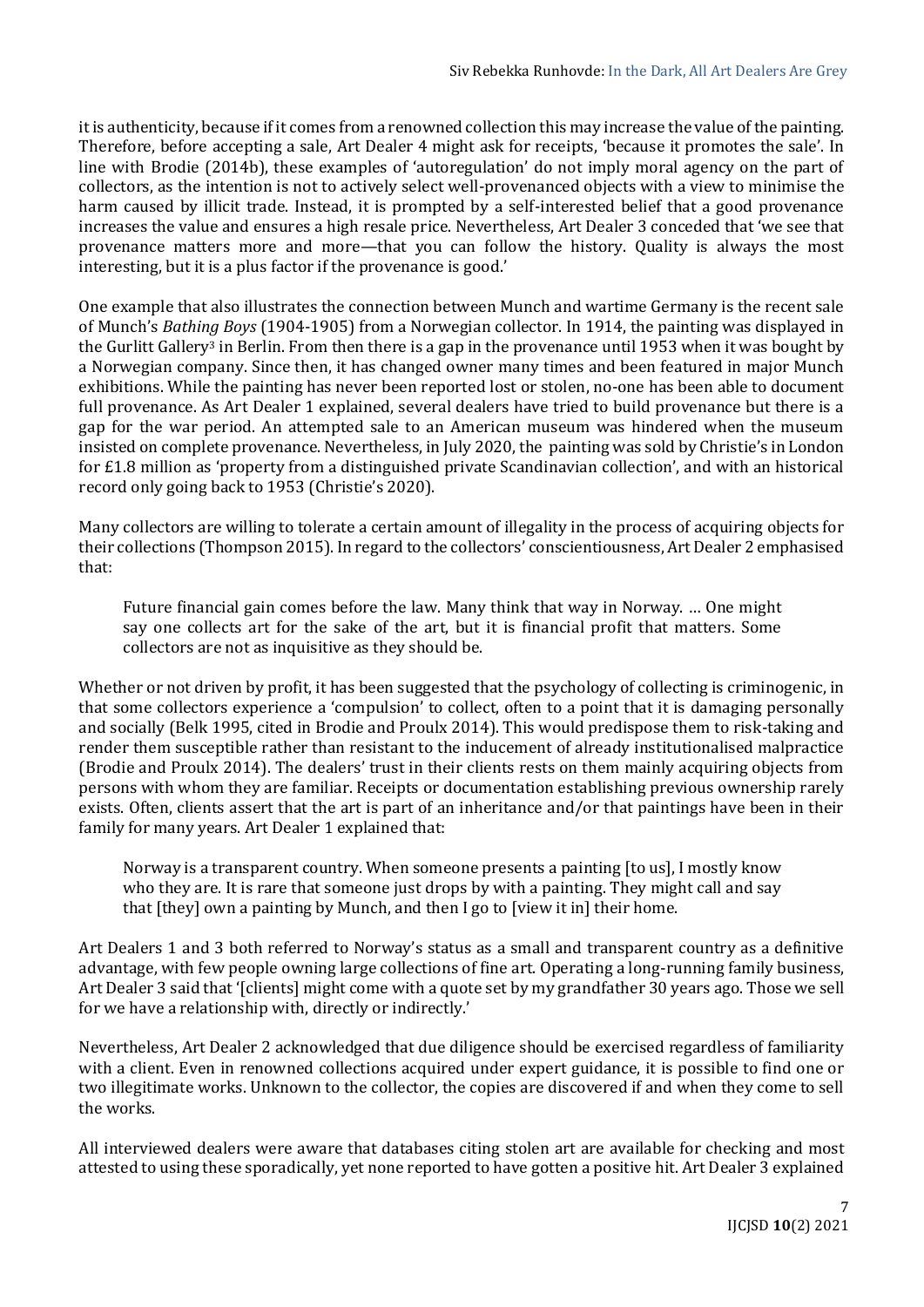that they 'have used it a little, but it is a bit random. … It is only if we get suspicious.' However, a negative search result is no guarantee for legitimacy. Sometimes, theft from collections may not be noticed for many years. In addition, institutions may be hesitant to report theft for fear of highlighting their security problems, harming future loans (Houpt 2006) or alienating potential donors (Conklin 1994, 124). Both instances would prevent recording in a database. Asked what routines they have for due diligence, Art Dealer 4 admitted that they do not use any of the databases because:

Much of our [business] are estates and elderly people moving from a large house to an apartment, or people selling objects because they need the money. … We note down their details and keep it for at least two weeks before it goes on auction. … But we can't, when going to an estate, start asking, 'where did you get this from, and where did you get this from?' In 99 per cent of cases it is totally fine.

Nevertheless, in the same interview Art Dealer 4 conceded:

We, like everybody else, have experienced that objects have come in where we have checked the seller and identity and everything is in order, but then it turns out that it has been stolen and it may have been stolen many links back. Fortunately, it is not often but we have experienced it.

Other dealers reported similar experiences with regard to stolen objects or other types of ownership disputes, where they had been forced to withdraw the object from sale. Such incidents were described as highly unfortunate and potentially very damaging to a dealer's reputation.

### *The Usual Suspects*

That said, *not* knowing a seller may raise suspicion and even prevent a deal from being made. Art Dealer 5 recounted an instance in 2018 when a stranger wanting to sell a Munch approached them. Due to uncertainty about the legitimacy of the work, the dealer phoned the Munch Museum to check and because legal provenance could not be established, the dealer declined. When approached by strangers, dealers attested to 'looking at the seller' before accepting an object for sale. Art Dealer 4 said that 'if intoxicated or other dubious people come knocking on our door with a Munch, then our lamp starts flashing. We consider our audience.' The dealer described how they, for example, would be more careful when contacted by foreign sellers:

We are extra careful and check who they are. If it is a gallery or a known business then it isn't a problem, but if a person from Eastern Europe should come wanting us to sell a Munch, our guard would be up.

Multiple dealers had been approached by persons featured in the media for their involvement with crime. Art Dealer 6 described how on several occasions they were approached by an individual they knew to have been convicted of art crime previously, wanting to sell lithographs by Munch. Suspicious of the person involved and their possession of the artworks, the dealer acted cautiously by contacting the police, before accepting the sale. Asked what might result in them declining a sale, Art Dealer 3 stated that:

It's dependent on gut feeling. If we sense there is something not right, we politely decline. … It can be people walking in from the street. … If someone pulls out two Chinese plates from a backpack, [we say no] from a fear that it is stolen. But it can also be young people having helped themselves to objects from [their parents'] home.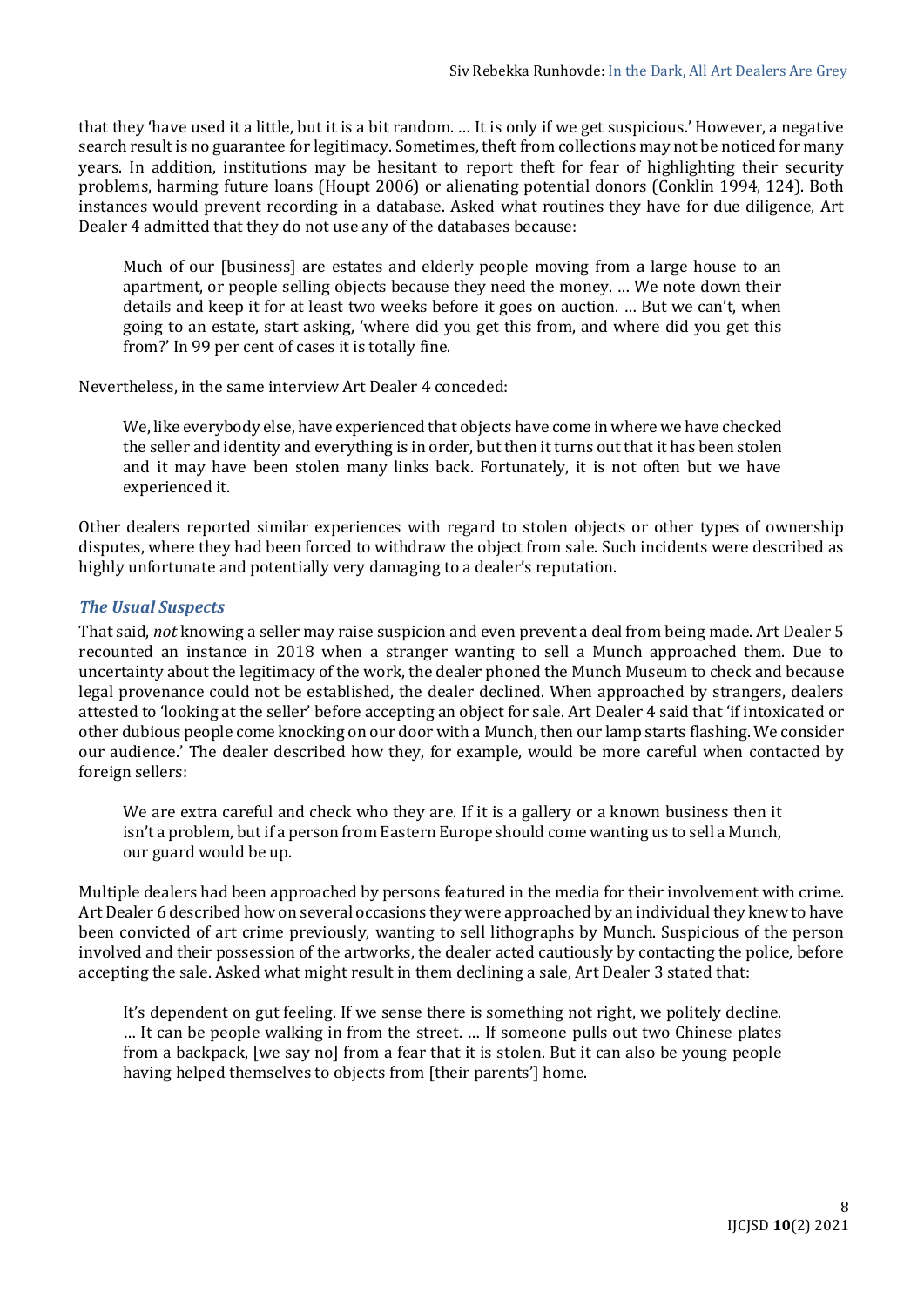Similar practices apply to other types of objects. Raising the issue of conflict antiquities, Art Dealer 6 said:

I think we would have assessed the person. If it is a former ambassador's wife whose husband has been there [in the Middle East] I guess we would have assumed that it is OK. But if someone who doesn't speak Norwegian or something … I guess we would be a bit more sceptical and ask where it came from, and perhaps we would say no, thanks.

Several dealers indicated that the fact that they work on commission and that sellers will not receive a settlement until later when an object has been sold makes them less a target for criminals. To this, Art Dealer 6 stated that 'if they come here with stolen goods expecting fast cash then they have come to wrong place'.

### **Discussion**

# *Interpreting Dealers' Notions of Risk*

The majority of dealers interviewed expressed a clear intention to comply with the law and to conduct trade legitimately. While there is no indication of deliberate wrongdoing, the business practices they described suggest some degree of negligence when it comes to due diligence. Taking a favourable view, the dealers' practices may be attributed to them operating under stereotypical ideas of the type of person disposed to commit art crime and their own risk of being exploited. For example, if relying on the stereotype that criminals are generally of low social status (e.g., in terms of economic and educational attainment) (Chapman 2013), offenders in more privileged positions may be overlooked. Such notions of the typical art criminal might also be partly media driven. For example, Norwegian police have identified Eastern Europeans committing organised crime in Norway as a threat (Kripos 2012), with related crime generating significant media attention. Further, several of the Munch thefts were conducted by individuals associated with a notorious criminal gang active in the greater Oslo area from the 1990s to the early 2000s, forging a link between 'street-level criminals' and art theft (see Widerøe and Aass 2009). Psychological principles of learning, categorisation and memory predict that people are susceptible to using what they learn about one case to colour the perception of an entire category (Akalis, Banaji and Kosslyn 2008). Reading about these offenders in the press may have tainted dealers' views of art criminals in general. People may not only be unwilling to admit that they harbour stereotypes and prejudice, but also be unaware that they hold such biases (Akalis, Banaji and Kosslyn 2008). Yet, as Amore (2015) writes, art scams are increasingly convincing, and that 'while the art of art theft is said to be in the selling of the art, not the thievery, the art of art scams is in the backstory, not in the picture itself' (6–7). The best schemers take their time. Provenance may be laundered through stolen objects kept hidden until the theft is forgotten about, after which a new history is created through exhibits and agreed sales and purchases. This 'cooling-off' period may work well in directing focus away from an incident (Didriksen 2016), leading to individuals capable of such calculation escaping apprehension.

The dealers' actions may also be interpreted in a less favourable light. It may not be in the interest of dealers or collectors to ask too many questions about provenance since it could prevent them from accepting a sale. Clearly, social relationships and a history of trading between parties are used to excuse a lack of due diligence, suggesting that dealers are out of touch with the reality of the problem of illicit trade in cultural goods (Mackenzie 2011, 72). The trade in Munch is thriving and the warning from Investigator 1 that 'the criminal market is a reflection of the legal market' implies that if an artist is in high demand in the legal trade, they are similarly demanded within the illegal trade. While some may be unaware of the underlying criminal conduct that brings objects onto the art market, others are simply willing to turn a blind eye (Conklin 1994; McCalister 2005). In response to how dealers justify their lack of due diligence, Investigator 1 said that 'they wash their hands. They choose to believe that "Mrs Hansen" is OK. Perhaps it's convenient not to know so much because then business can go ahead.'

The dealers' rationalisations resemble narrative 'discourses' (Mackenzie 2005, 2011) or 'mythologies' (Elia 1995) that allow dealers and collectors to justify their actions and neutralise any allegations of harm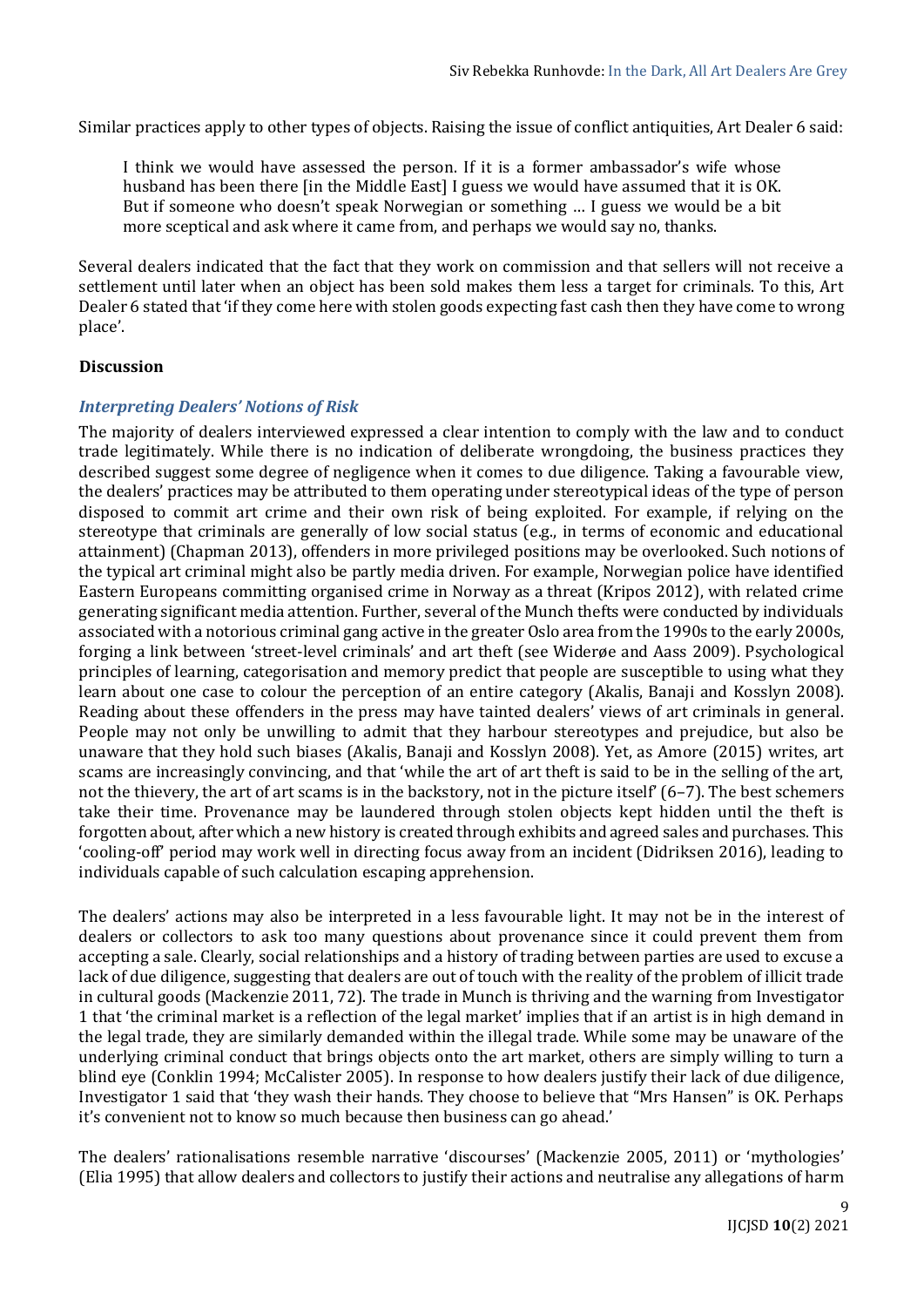that their actions might entail. Dealing in stolen art and antiquities is not a victimless crime and destroys the scientific foundation for knowledge about the past (Fincham 2009). Exploring a 'social harm' approach on the effects of modern consumerism, O'Brien (2008) writes that consumers are often unconcerned or unaware of the destruction that comes with their purchases, or perhaps they just know better than to ask. 'Like supermarket sausages they taste nice so long as you do not know how they are made' (39). Ignorance is bliss and the fetishisation of goods makes for a sense of dissociation between consumers (i.e., dealers and collectors) and the harm by which their 'products' are obtained and disposed.

## *Awareness and Accountability*

Recalling Passas (2005, 771–772), while corporate practices may be legal they can have many adverse social consequences. The paradox is that when more effective regulatory action and oversight is imperative, the global neoliberal agenda promotes deregulation and a further reduction of the role of the state. It is beyond the scope of this article to discuss regulatory implications in detail, but in Norway, a recent relaxation in anti-money laundering legislation and a proposal from the government to relieve dealers from the obligation of obtaining a second-hand dealers' licence raises concern that external scrutiny of the Norwegian art trade is reducing, leaving those within the industry to regulate themselves.

Most dealers in this study expressed a commitment and intention to abide by the law, and their dependence on trust and a good reputation implies a holistic regulation strategy that provides the optimal mix of government intervention and self-regulation (e.g., as outlined within responsive regulatory theory) (Ayres and Braithwaite 1992). Importantly, some contradiction was observed regarding diffusion of responsibility for illegal trade, which was generally presented by the dealers as an aberration to otherwise legal activity. Should a dealer have traded an object that turned out to be fake or stolen, they were portrayed as much a victim as they were a perpetrator, given the harm such incidents cause to their reputation. Therefore, a formal process to ensure that dealers are held appropriately responsible for corporate misconduct and prevent them from denying their individual accountability is necessary. Developing the legal consciousness of individual collectors is equally important. Instead of assuming that there is evidence (to which they are not privy) that support a dealer's claim that an object is legitimate (Sloggett 2014), buyers should be reminded of their right and responsibility to refuse unprovenanced objects and be a pronounced target of regulation. By ruling against the second owner in the previously mentioned *Madonna* case, Norwegian courts have specified that failing to inquire about previous ownership is not acceptable according to the penal code.<sup>4</sup>

Finally, the dealers in this study considered the grey market as being separate from the market in which they themselves conduct trade, and further rejected the idea of the trade as one grey market. In the words of Art Dealer 2, 'the grey market is not part of the legitimate market: it is a parallel market.' It is understandable that dealers want to distance themselves from the stigma of being associated with the grey art market. However, framing the trade not as one licit and one illicit market, but as a single trade where flows of licit and illicit objects converge, could make dealers more alert to the risks and in turn promote ethical and legal trade.

#### **Conclusion**

In Norway, the criminal targeting of Munch's art has been afforded considerable media attention and resulted in great public fervour. Acts of theft and vandalism of art have been known to enhance the viewing experience and even propagate an artist's name, leading to an increase in the demand for his or her art. It has been suggested that the significance and appeal of Munch's paintings have increased following incidents of theft (Brisman 2011; Durney and Proulx 2011), and some experts attribute Munch's position in today's international market for lithography partly to a series of thefts by a curator employed at the Munch Museum in the 1960s, causing prices to skyrocket (see Dahl 2004; Runhovde 2020). Indeed, the market for Munch is flourishing. It is also a market considered challenging and tainted with risk, yet the study finds no tangible evidence of this having any regulatory effect on the trade. While being aware of the risk, dealers do not report to exercise any particular care when trading in Munch compared to art by other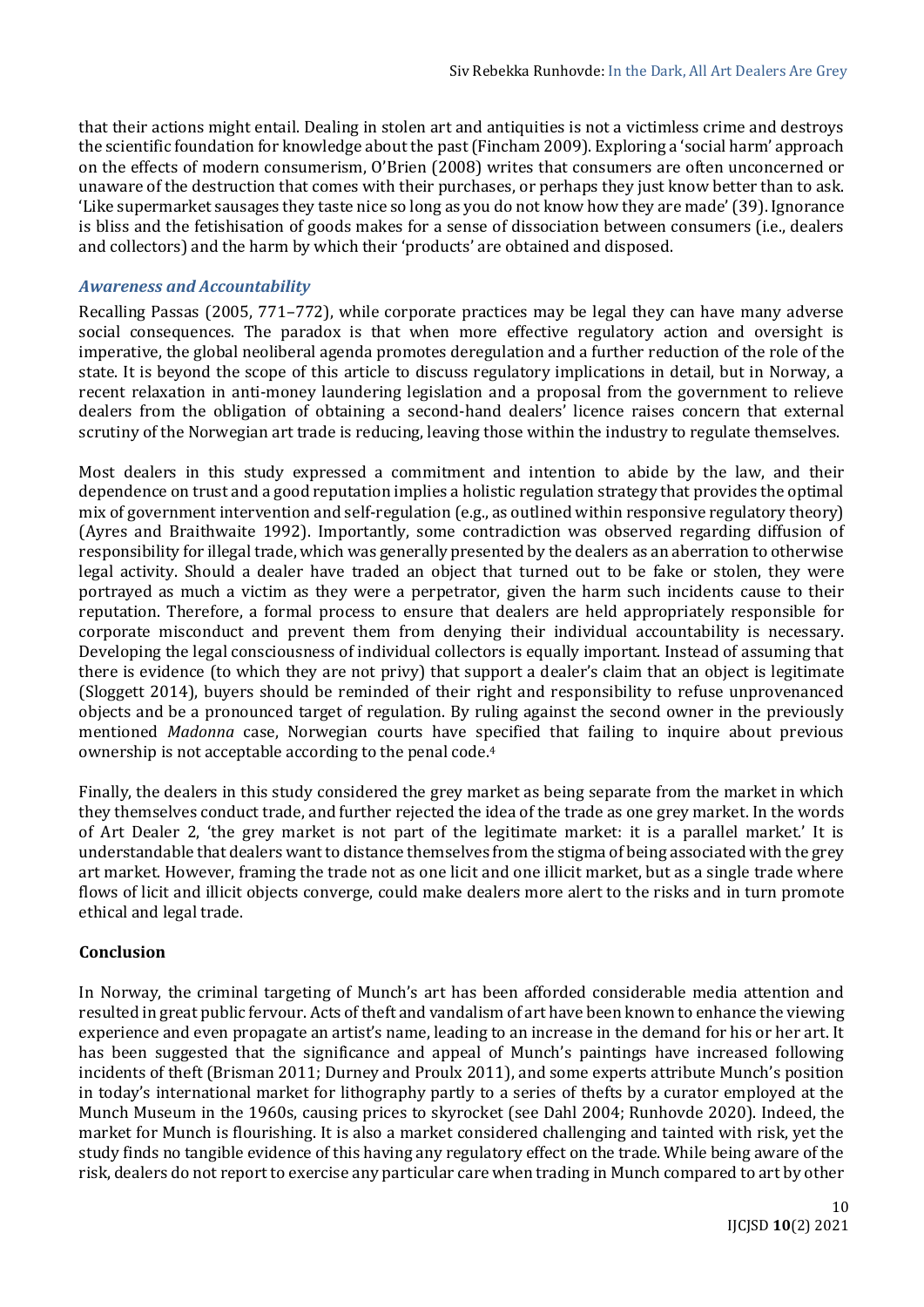artists. In a culture of discretion, the feasibility of disposing of illicit art by Munch through a reputable dealer must be judged achievable through perseverance and the right contacts. Every work sold that lacks provenance, even if never stolen, provides hope and encouragement to thieves and middlemen to sell objects without having to provide ownership history (Murphy et al. 2000, 66; Thompson 2015). While a stolen Munch painting would be virtually impossible to sell, the value and marketability of unnumbered graphics and drawings are attractive to those with dishonest intentions. There is a necessity for greater vigilance from those guarding the gate to the public marketplace. Norway's contemporary art dealers defend themselves by insisting that they are honest and that the grey art market is a separate enterprise to their own trade. Yet without an increase in risk awareness, accountability and transparency to illuminate the industry, it remains opaque and difficult to trust. One could say that 'in the dark, all art dealers are grey'.

### **Acknowledgements**

The writing of this paper was supported by the Norwegian Research Council under Grant No. 238170 for the New Trends in Modern Policing project. I am sincerely grateful to the participants who kindly allowed me to interview them for this research. Thank you also to Professor Simon Mackenzie and Justin Gosling for their advice, and to the anonymous reviewers for providing valuable feedback.

*Correspondence:* Siv Rebekka Runhovde, Researcher, Norwegian Police University College, Slemdalsveien 5, 0369 Oslo, Norway. Email: [siv.runhovde@phs.no](mailto:siv.runhovde@phs.no)

#### **References**

- Akalis SA, Banaji MR and Kosslyn SM (2008) Crime alert! How thinking about a single suspect automatically shifts stereotypes toward an entire group. *Du Bois Review: Social Science Research on Race* 5(2): 217–233. [https://doi.org/10.1017/S1742058X08080181.](https://doi.org/10.1017/S1742058X08080181)
- Alder C and Polk K (2007) Crime in the world of art. In Pontell HN and Geis G (eds) *International Handbook of White-Collar and Corporate Crime*: 347–357. Boston: Springer.
- Alderman KL (2007) The ethical trade in cultural property: Ethics and law in the antiquity auction industry. *ILSA Journal of International & Comparative Law* 14(3): 549–570.
- Amore AM (2015) *The Art of the Con. The Most Notorious Fakes, Frauds and Forgeries in the Art World*. New York: Palgrave Macmillan.
- Amundsen B (2013) Nazistenes vanskelige forhold til Edvard Munch. [The Nazis' difficult relationship with Edvard Munch.] *Forskning*, 26 September. [https://forskning.no/kunst-og-litteratur-kunsthistorie/nazistenes](https://forskning.no/kunst-og-litteratur-kunsthistorie/nazistenes-vanskelige-forhold-til-edvard-munch/608459)[vanskelige-forhold-til-edvard-munch/608459.](https://forskning.no/kunst-og-litteratur-kunsthistorie/nazistenes-vanskelige-forhold-til-edvard-munch/608459)
- Ayres I and Braithwaite J (1992) *Responsive Regulation: Transcending the Deregulation Debate*. New York: Oxford University Press.
- Bailey M (2004) Why steal a masterpiece? *Apollo Magazine* 1.

<sup>&</sup>lt;sup>1</sup> Money laundering through art refers to both buying with tainted money and cleaning the tainted money through an art deal (van Duyne, Louwe and Soudjin 2015).

<sup>2</sup> For example, see verdicts from Oslo District Court, TOSLO-2018-43747-3; TOSLO-2014-67448; TOSLO-2006-89948.

<sup>3</sup> In the art world, the name Gurlitt is ill reputed. In February 2012, German officials seized 1,499 works of art in a Munich apartment belonging to Cornelius Gurlitt, including 21 works by Munch. Cornelius's father, Hildebrand Gurlitt, had been a well-known accomplice to Hitler's systematic looting of art throughout World War II. In 1914, the Gurlitt Gallery was managed by Wolfgang Gurlitt, Hildebrand Gurlitt's cousin. While it is deemed unlikely that the discovered Munch works were stolen from Jewish families and rather the result of a personal connection between Wolfgang Gurlitt and Edvard Munch, exactly how they came to be in his possession is still unclear (Henriksen 2014).

<sup>4</sup> See Sæter Gjernes and Johannessen (2020) and the verdict from Oslo District Court, TOSLO-2018-43747-3.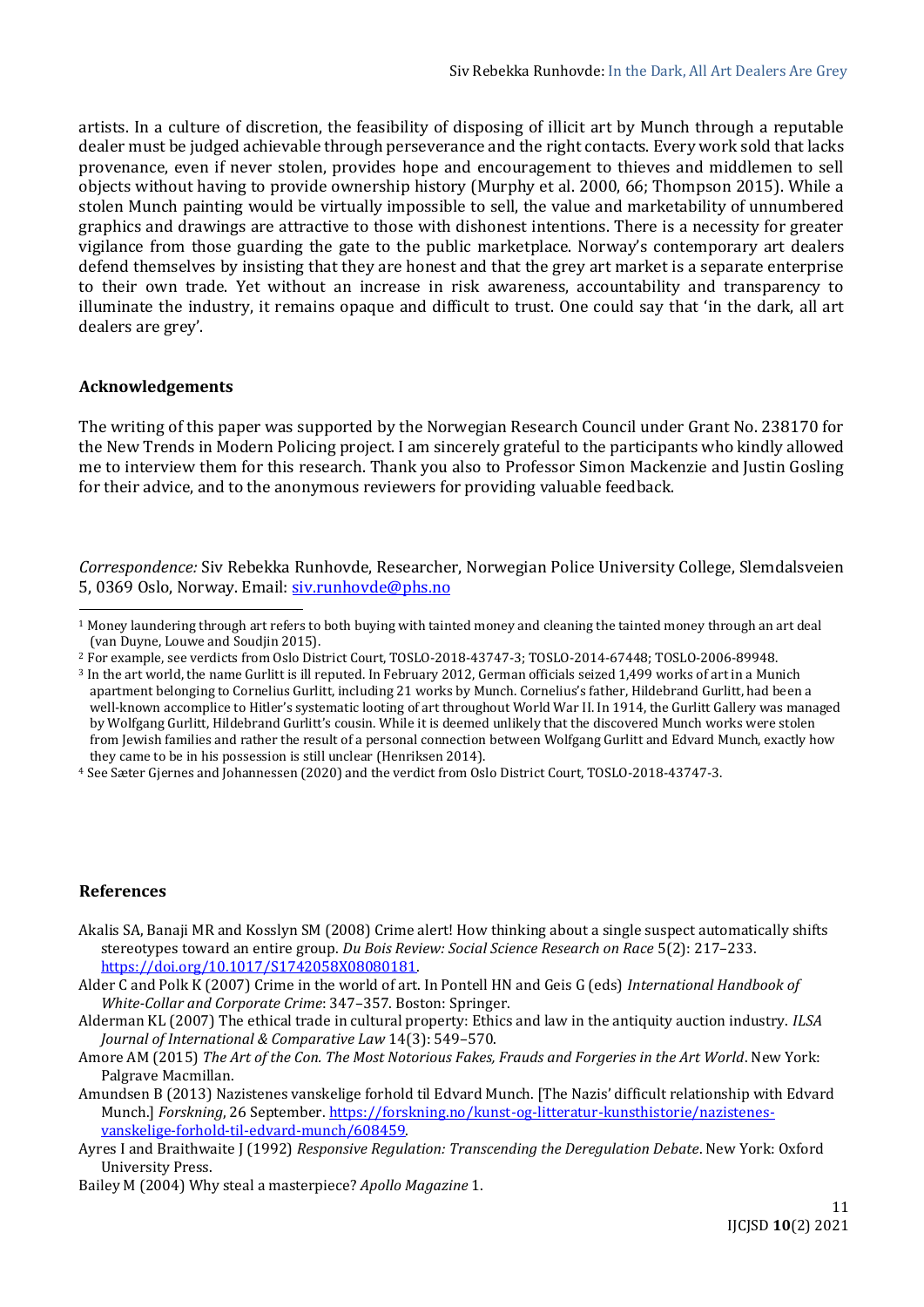- Bichler G, Bush S and Malm A (2015) Regulatory foresight: Estimating policy effects on transnational illicit markets. *Journal of Contemporary Criminal Justice* 31(3): 297–318. [https://doi.org/10.1177/1043986215575138.](https://doi.org/10.1177%2F1043986215575138)
- Bowman B (2008) Transnational crimes against culture: Looting at archaeological sites and the 'grey' market in antiquities. *Journal of Contemporary Criminal Justice* 24(3): 225–242. [https://doi.org/10.1177/1043986208318210.](https://doi.org/10.1177%2F1043986208318210)
- Brisman A (2011) Vandalizing meaning, stealing memory: Artistic, cultural, and theoretical implications of crime in galleries and museums. *Critical Criminology* 19(1): 15–28[. https://doi.org/10.1007/s10612-010-9104-x.](https://doi.org/10.1007/s10612-010-9104-x)
- Brodie D (1999) Illicit antiquities: The situation in South-East Asia. Paper presented at Art Crime Protecting Art, Protecting Artists and Protecting Consumers Conference, Australian Institute of Criminology, Sydney, 2–3 December 1999.
- Brodie N (2011) Congenial bedfellows? The Academy and the antiquities trade. *Journal of Contemporary Criminal Justice* 27(4): 408–437. [https://doi.org/10.1177/1043986211418885.](https://doi.org/10.1177%2F1043986211418885)
- Brodie N (2014a) Auction houses and the antiquities trade. In Choulia-Kapeloni S (ed.) *3rd International Conference of Experts on the Return of Cultural Property*: 71–82. Athens: Archaeological Receipts Fund.
- Brodie N (2014b) Provenance and price: Autoregulation of the antiquities market? *European Journal on Criminal Policy and Research* 20(4): 427–444. [https://doi.org/10.1007/s10610-014-9235-9.](https://doi.org/10.1007/s10610-014-9235-9)
- Brodie N and Proulx BB (2014) Museum malpractice as corporate crime? The case of the J. Paul Getty Museum. *Journal of Crime and Justice* 37(3): 399–421[. http://doi.org/10.1080/0735648X.2013.819785.](http://doi.org/10.1080/0735648X.2013.819785)
- Brown J (1996) Police research: Some critical issues. In Leishman F, Loveday B and Savage SP (eds) *Core Issues in Policing*: 179–186. London: Longman.
- Brøyn MB (1993) Falsk kunst for millioner. [Millions in fake art.] *Aftenposten*, 22 April.
- Burnham B (1975) *The Art Crisis*. New York: St Martin's Press.
- Chapman D (2013) *Sociology and the Stereotype of the Criminal*. New York: Routledge.
- Chappell D and Polk K (2014) The peculiar problem of art theft. In Chappell D and Hufnagel S (eds) *Contemporary Perspectives on the Detection, Investigation and Prosecution of Art Crime. Australasian, European and North American Perspectives*: 37–56. Abingdon: Routledge.
- Christie's (2020) *ONE: A Global Sale of the 20th Century*[. https://www.christies.com/lotfinder/paintings/edvard](https://www.christies.com/lotfinder/paintings/edvard-munch-badende-gutter-6269974-details.aspx?from=searchresults&intObjectID=6269974)[munch-badende-gutter-6269974-details.aspx?from=searchresults&intObjectID=6269974](https://www.christies.com/lotfinder/paintings/edvard-munch-badende-gutter-6269974-details.aspx?from=searchresults&intObjectID=6269974)
- Conklin J (1994) *Art Crime*. Westport: Praeger.
- Coslor E (2010) Hostile worlds and questionable speculation: Recognizing the plurality of views about art and the market. In Wood D (ed.) *Economic Action in Theory and Practice: Anthropological Investigations*: 209–224. Bingley: Emerald Group.
- Coslor E (2016) Transparency in an opaque market: Evaluative frictions between 'thick' valuation and 'thin' price data in the art market. *Accounting, Organizations and Society* 50: 13–26. [https://doi.org/10.1016/j.aos.2016.03.001.](https://doi.org/10.1016/j.aos.2016.03.001)
- Dahl HF (2004) Den største tyven. [The biggest thief.] *Dagbladet*[. http://www.e-pages.dk/dagbladet/26118/23/.](http://www.e-pages.dk/dagbladet/26118/23/)
- Didriksen K (2014) De ukjente kunsttyveriene. [The unknown art thefts.] *Fagbladet Miljøkrim* (2). [https://www.okokrim.no/de-ukjente-kunsttyveriene.416721.no.html.](https://www.okokrim.no/de-ukjente-kunsttyveriene.416721.no.html)
- Didriksen K (2016) *Kultur og penger*. [Culture and money.] *Fagbladet Miljøkrim* (1). [https://www.okokrim.no/lkultur-og-pengerr.416408.no.html.](https://www.okokrim.no/lkultur-og-pengerr.416408.no.html)
- Durney M and Proulx B (2011) Art crime: A brief introduction. *Crime, Law and Social Change* 56(2): 115–132. [https://doi.org/10.1007/s10611-011-9316-3.](https://doi.org/10.1007/s10611-011-9316-3)
- Ekeseth FC (2016) *Munch-verk sikter mot halv milliard*. [Munch works aim for half a billion.] *Dagens Næringsliv*, 22 October[. https://www.dn.no/kunst/edvard-munch/sotheby-s/munch-verk-sikter-mot-halv-milliard/1-1-](https://www.dn.no/kunst/edvard-munch/sotheby-s/munch-verk-sikter-mot-halv-milliard/1-1-5751969) [5751969.](https://www.dn.no/kunst/edvard-munch/sotheby-s/munch-verk-sikter-mot-halv-milliard/1-1-5751969)
- Elia RJ (1995) Conservators and unprovenanced objects: Preserving the cultural heritage or servicing the antiquities trade? In Tubb KW (ed.) *Antiquities. Trade or Betrayed. Legal, Ethical & Conservation Issues*: 244–255. London: Archetype.
- Fincham D (2009) The fundamental importance of archaeological context. In Charney N (ed.) *Art and Crime. Exploring the Dark Side of the Art World*: 3–12. Santa Barbara: Praeger.
- Flynn T (2016) The art world. Compliant victim? In Tomkins A (ed.) *Art Crime and Its Prevention*: 19–30. London: Lund Humphries.
- Fontanella MM (2014) Foreword. *Collections: A Journal for Museum and Archives Professionals* 10(3): 247-248. [https://doi.org/10.1177/155019061401000302.](https://doi.org/10.1177%2F155019061401000302)
- Gerstenblith P (2007) Controlling the international market in antiquities: Reducing the harm, preserving the past. *Chicago Journal of International Law* 8(1): 169–195.
- Gruber S (2013) The fight against the illicit trade in Asian cultural artefacts: Connecting international agreements, regional co-operation, and domestic strategies. *Asian Journal of International Law* 3(2): 341–363. [https://doi.org/10.1017/S2044251313000052.](https://doi.org/10.1017/S2044251313000052)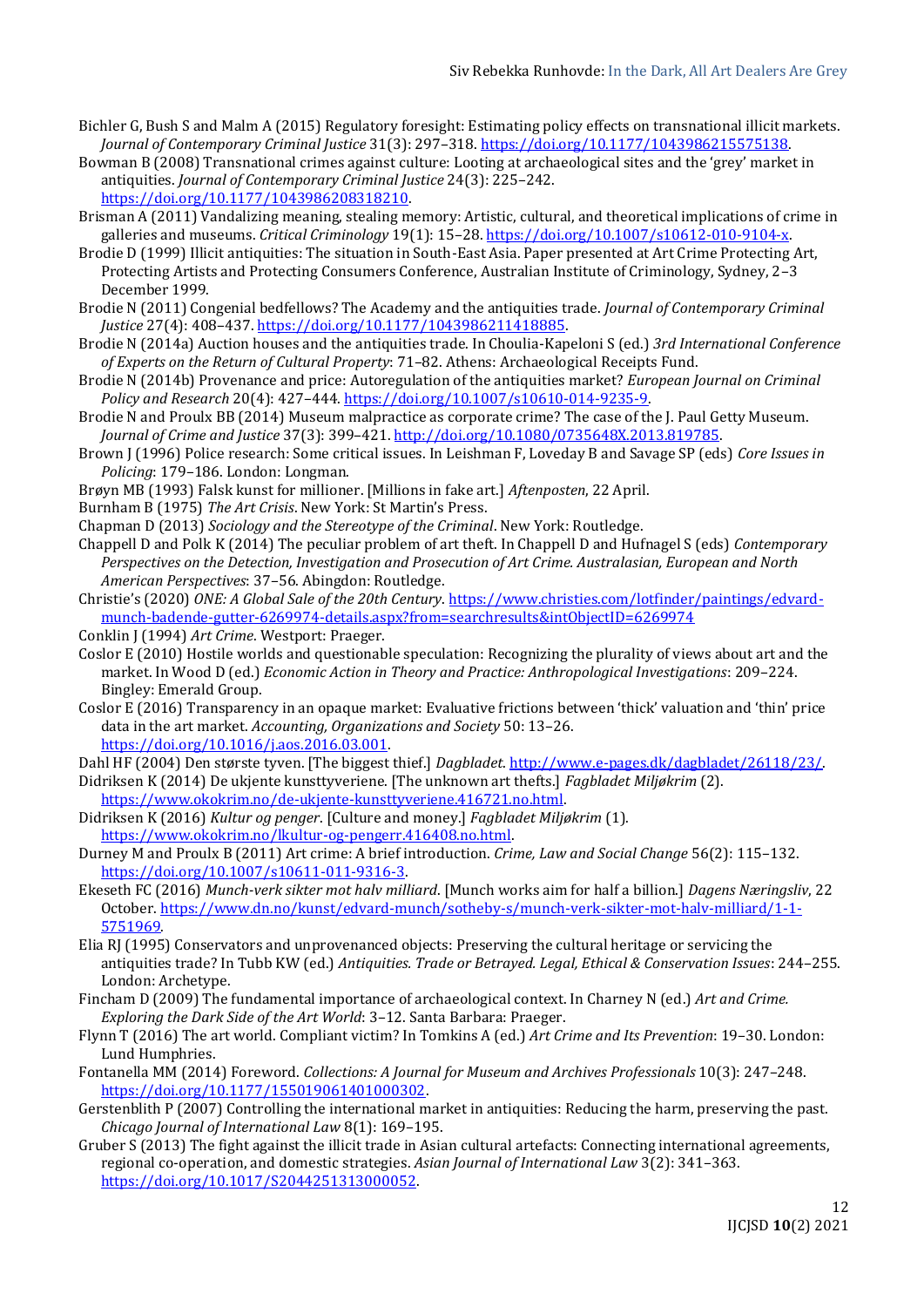- Hardy SA (2016) Illicit trafficking, provenance research and due diligence: The state of the art. Paris: UNESCO. [http://www.unesco.org/new/fileadmin/MULTIMEDIA/HQ/CLT/pdf/Hardy\\_2016\\_UNESCO\\_antiquities\\_trafficki](http://www.unesco.org/new/fileadmin/MULTIMEDIA/HQ/CLT/pdf/Hardy_2016_UNESCO_antiquities_trafficking_review_materia.pdf) ng review materia.pdf
- Henriksen A (2014) Munch samarbeidet med omstridt samler. [Munch collaborated with controversial collector.] *Aftenposten*, 6 December. [https://www.aftenposten.no/kultur/i/Kvq7M/munch-samarbeidet-med-omstridt](https://www.aftenposten.no/kultur/i/Kvq7M/munch-samarbeidet-med-omstridt-samler)[samler.](https://www.aftenposten.no/kultur/i/Kvq7M/munch-samarbeidet-med-omstridt-samler)
- Houpt S (2006) *Museum of the Missing. A History of Art Theft*. New York: Sterling.

Kerr J (2016) *The Securitization and Policing of Art Theft: The Case of London*. Abingdon: Routledge.

- Korsell L, Hedlund G, Elwér S, Vesterhav D and Heber A (2006) Cultural heritage crime: The Nordic dimension. Stockholm: Swedish National Council for Crime Prevention, Information and Publication. [https://www.bra.se/bra-in-english/home/publications/archive/publications/2006-06-05-cultural-heritage](https://www.bra.se/bra-in-english/home/publications/archive/publications/2006-06-05-cultural-heritage-crime.html)[crime.html.](https://www.bra.se/bra-in-english/home/publications/archive/publications/2006-06-05-cultural-heritage-crime.html)
- Kripos (2012) Trusselvurdering mobile vinningskriminelle 2012. [Threat assessment of travelling offenders committing crimes for profit.] Oslo: Kripos.

[https://upload.wikimedia.org/wikipedia/commons/6/68/Trusselvurdering\\_mobile\\_vinningskriminelle\\_2012.p](https://upload.wikimedia.org/wikipedia/commons/6/68/Trusselvurdering_mobile_vinningskriminelle_2012.pdf) [df.](https://upload.wikimedia.org/wikipedia/commons/6/68/Trusselvurdering_mobile_vinningskriminelle_2012.pdf)

- Mackenzie SRM (2005) *Going, Going, Gone: Regulating the Market in Illicit Antiquities*. Leicester: Institute of Art and Law.
- Mackenzie SRM (2009) Identifying and preventing opportunities for organised crime in the international antiquities market. In Manacorda S (ed.) *Organised Crime in Art and Antiquities*: 41–62. Milan: International Scientific and Professional Advisory Council of United Nations Crime Prevention and Criminal Justice Programme.
- Mackenzie SRM (2011) The market as criminal and criminals in the market: Reducing opportunities for organised crime in the international antiquities market. In Manacorda D and Chappell D (eds) *Crime in the Art and Antiquities World: Illegal Trafficking in Cultural Property*: 69–85. New York: Springer.
- Mackenzie SRM and Davis T (2014) Temple looting in Cambodia: Anatomy of a statue trafficking network. *British Journal of Criminology* 54(5): 722–740. [https://doi.org/10.1093/bjc/azu038.](https://doi.org/10.1093/bjc/azu038)
- Mackenzie SRM and Yates D (2017) What is grey about the 'grey market' in antiquities. In Beckert J and Dewey M (eds) *The Architecture of Illegal Markets: Towards an Economic Sociology of Illegality in the Economy*: 70–86. Oxford: Oxford University Press.

Mason C (2005) *The Art of the Steal. Inside the Sotheby's Christie's Auction House Scandal*. New York: Penguin.

- Massy L (2009) The antiquity art market: Between legality and illegality. *International Journal of Social Economics* 35(10): 729–738. [https://doi.org/10.1108/03068290810898936.](https://doi.org/10.1108/03068290810898936)
- McCalister A (2005) Organized crime and the theft of Iraqi antiquities. *Trends in Organized Crime* 9(1): 24–37. [https://doi.org/10.1007/s12117-005-1002-3.](https://doi.org/10.1007/s12117-005-1002-3)
- McLeave H (2003) *Rogues in the Gallery: The Modern Plague of Art Thefts*. Altadena: Bitingduck Press.
- Miles MB, Huberman AM and Saldaña J (2014) *Qualitative Data Analysis: A Methods Sourcebook*. Los Angeles: Sage. Murphy LE, Beaudry MC, Adams REW and Brown JA (2000) Commercialization: Beyond the law or above It? Ethics
- and the selling of the archaeological record. In Lynott MJ and Wylie A (eds) *Ethics in American Archaeology*: 38– 41. 2nd ed. Washington: Society for American Archaeology.
- O'Brien M (2008) Criminal degradation of consumer culture. In Sollund R (ed.) *Global Harms. Ecological Crime and Speciesism*: 35–51. New York: Nova Science.
- Passas N (2005) Lawful but awful: 'Legal corporate crimes'. *The Journal of Socio-Economics* 34(6): 771–786. [https://doi.org/10.1016/j.socec.2005.07.024.](https://doi.org/10.1016/j.socec.2005.07.024)
- Pettersen P (2019) Ekte eller uekte Munch? [Real of fake Munch?] In Byre E, Langbrekke J, Lerheim KE and Valla K (eds) *Exit! Historier Fra Munchmuseet 1963*–*2019* [*Exit! Stories from the Munch Museum 1963–2019*]: 179–192. Oslo: Munchmuseet.
- Polk K (1999) Art crime and prevention: Best practices. Presented at Art Crime Protecting Art, Protecting Artists and Protecting Consumers Conference, The Australian Institute of Criminology, Sydney, 2–3 December 1999.
- Purkey H (2010) The art of money laundering. *Florida Journal of International Law* 22(1): 111–144.
- Rostomian PC (2002) Looted art in the US market. *Rutgers Law Review* 55(1): 271–299.
- Runhovde SR (2020) Risking Munch. The art of balancing accessibility and security in museums. *Journal of Risk Research*[. https://doi.org/10.1080/13669877.2020.1801810.](https://doi.org/10.1080/13669877.2020.1801810)
- Sæter K, Gjernes K and Johannessen SØ (2020) Den perfekte forbrytelsen: Hvem stjal Madonna? [The perfect crime: Who stole Madonna?] *Dagens Næringsliv*, 30 March. [https://www.dn.no/magasinet/dokumentar/dhl-exel-fine](https://www.dn.no/magasinet/dokumentar/dhl-exel-fine-art/pal-georg-gundersen/nicolai-tangen/den-perfekte-forbrytelsen-hvem-stjal-madonna/2-1-783101)[art/pal-georg-gundersen/nicolai-tangen/den-perfekte-forbrytelsen-hvem-stjal-madonna/2-1-783101.](https://www.dn.no/magasinet/dokumentar/dhl-exel-fine-art/pal-georg-gundersen/nicolai-tangen/den-perfekte-forbrytelsen-hvem-stjal-madonna/2-1-783101)
- Sloggett R (2014) Considering evidence in art fraud. In Chappell D and Hufnagel S (eds) *Contemporary Perspectives on the Detection, Investigation and Prosecution of Art Crime. Australasian, European and North American Perspectives*: 121–134. Abingdon: Routledge.